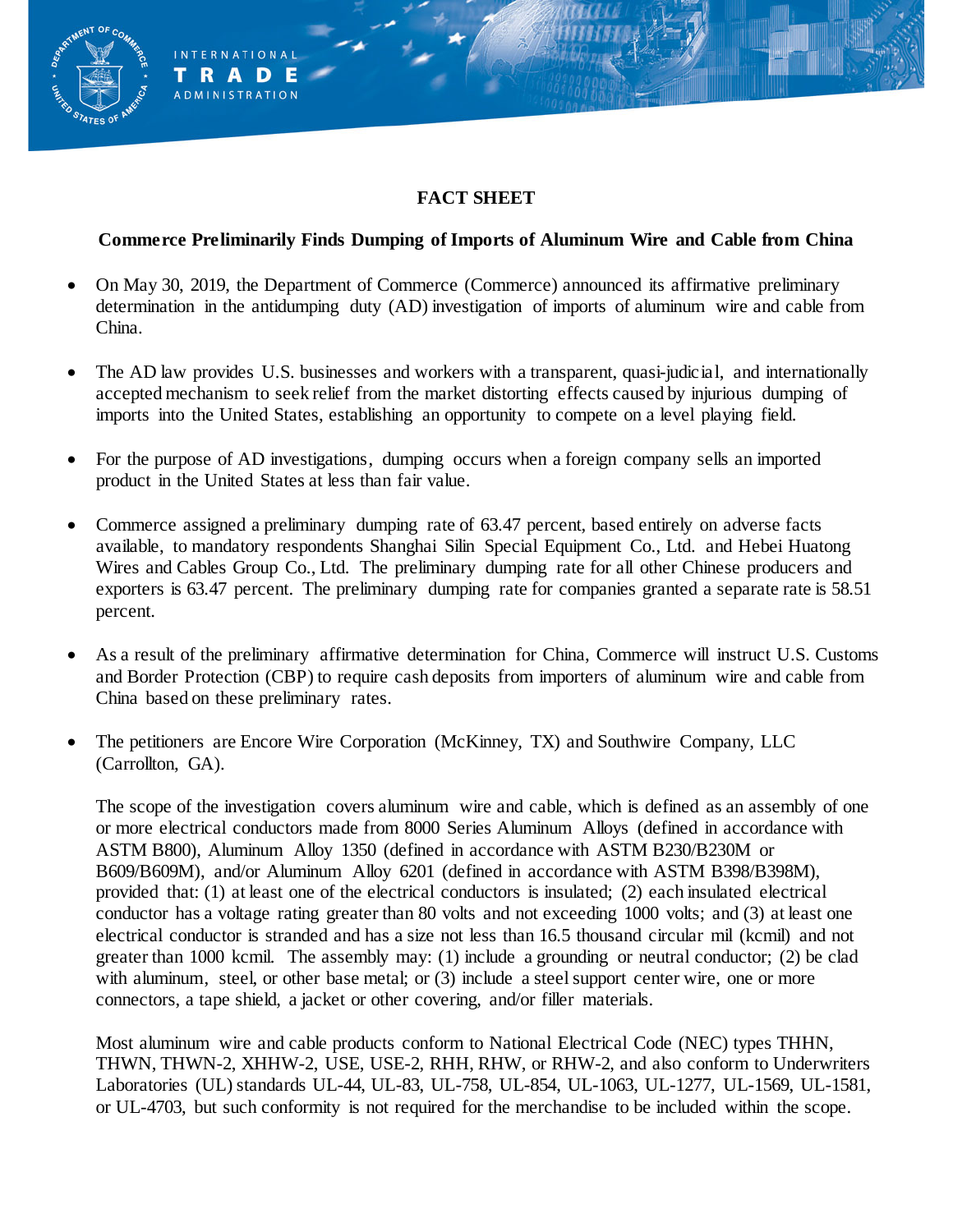The scope of the investigation specifically excludes aluminum wire and cable products in lengths less than six feet, whether or not included in equipment already assembled at the time of importation.

The merchandise covered by the investigation is currently classifiable under subheading 8544.49.9000 of the Harmonized Tariff Schedule of the United States (HTSUS). Products subject to the scope may also enter under HTSUS subheading 8544.42.9090. The HTSUS subheadings are provided for convenience and customs purposes. The written description of the scope of the investigation is dispositive.

- In 2017, imports of aluminum wire and cable from China were valued at an estimated \$157.2 million.
- The Preliminary Decision Memorandum is on file electronically via Enforcement and Compliance's Antidumping and Countervailing Duty Centralized Electronic Service System (ACCESS). ACCESS is available to registered users at *https://access.trade.gov*, and to all parties in the Central Records Unit, Room B8024 of the main Department of Commerce building. Please refer to case number A-570-095.

#### **NEXT STEPS**

- Commerce is scheduled to announce its final determination on or about October 9, 2019.
- If Commerce makes an affirmative final determination, and the U.S. International Trade Commission (ITC) makes an affirmative final determination that imports of Aluminum Wire and Cable from Austria and China materially injure, or threaten material injury to, the domestic industry, Commerce will issue an AD order. If either Commerce or the ITC issue negative final determinations, no AD order will be issued. The ITC is scheduled to make its final injury determination approximately 45 days after Commerce issues its final determination, if affirmative.

| <b>COUNTRY</b> | <b>EXPORTER/PRODUCER</b>                          | <b>DUMPING</b><br><b>RATES</b> | <b>CASH</b><br><b>DEPOSIT</b><br>RATES** |
|----------------|---------------------------------------------------|--------------------------------|------------------------------------------|
| <b>China</b>   | Shanghai Silin Special Equipment Co., Ltd.        | 63.47%                         | 63.32%                                   |
|                | Hebei Huatong Wires and Cables Group Co.,<br>Ltd. | 63.47%                         | 63.32%                                   |
|                | Separate rates*                                   | 58.51%                         | 58.36%                                   |
|                | China-wide entity                                 | 63.47%                         | 63.32%                                   |

## **PRELIMINARY DUMPING RATES:**

**\*** Changfeng Wire & Cable Co., Ltd. and Wuxi Jiangnan Cable Co., Ltd.

\*\*Rates are adjusted for export subsidies.